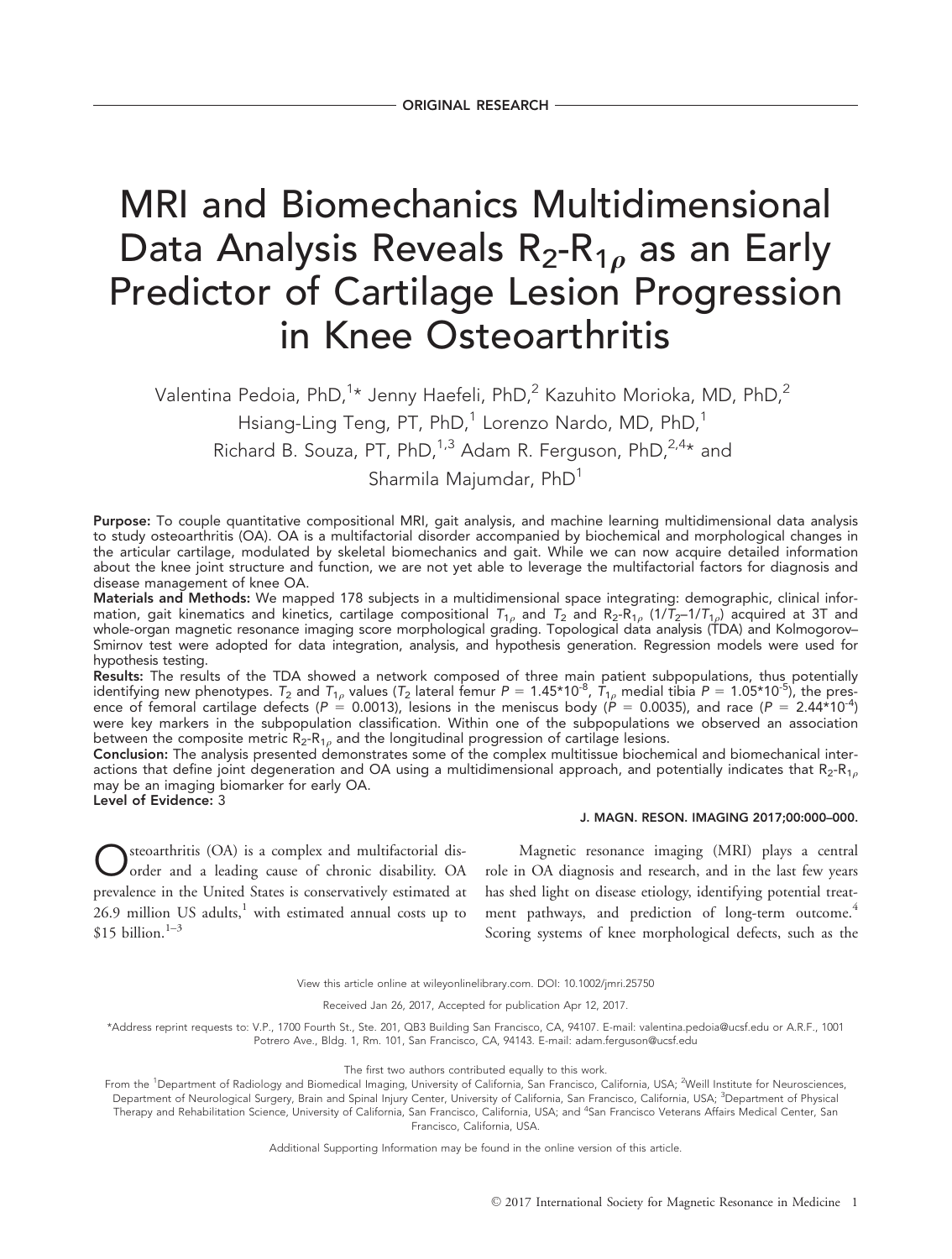whole-organ magnetic resonance imaging score (WORMS), have been extensively used. $5$  However, these morphological assessments are not able to capture the early biochemical changes that occur in OA.<sup>6</sup>

MR-derived compositional imaging such as  $T_{1\rho}$  and  $T_2$  relaxation time techniques can capture early degeneration and have been extensively used to assess the structural and biochemical properties of cartilage.<sup>6</sup> While  $T_2$  relaxation times are primarily affected by hydration and collagen structure due to dipolar interactions, $7$  the spin-lock techniques used in  $T_{1\rho}$  reduce dipolar interactions, obtaining a biomarker sensitive to chemical exchange on proteoglycan and water protons,<sup>8</sup> although  $T_{1\rho}$  changes in cartilage may be affected by hydration and collagen structure as well.<sup>9</sup>

In addition, in the last few years there was a growing interest in the analysis of relaxation rate dispersions,  $R_{1\rho}$  (1/  $T_{1\rho}$ ) and R<sub>2</sub> (1/T<sub>2</sub>), as possible early imaging biomarkers, which several studies have correlated with cartilage quality, specifically the chemical and diffusive exchange at higher fields.<sup>10</sup> A recent in vivo study<sup>11</sup> explored the usage of  $R_2$ - $R_{1\rho}$  as a composite metric for the biochemical characterization of the articular cartilage in subjects after anterior cruciate ligament (ACL) injury and reconstruction, demonstrating that  $R_2-R_{1\rho}$  values were predictors of the change in pain perception 6 months after ACL reconstruction.

Kinematics and kinetics analyses provide additional tools for OA assessment, producing clinically relevant data.12 Increased knee adduction moment and adduction moment impulse result in higher medial tibiofemoral joint (TFJ) loading in the knee, and have been well documented to be related to the presence, severity, and progression of medial compartment TFJ OA. At the patellofemoral joint (PFJ), increased knee flexion moment is indicative of higher quadriceps force, which can result in greater compressive force at the PFJ and higher PFJ stress.<sup>25,26</sup>

Since OA involves the entire joint including interconnected morphological, biochemical, and biomechanical aspects, the separate analysis of each contributing factor is unable to fully capture the complex nature of this multifactorial disease. In this study we applied a novel multidimensional data analysis tool, based on data topology, to analyze a dataset including: cartilage compositional MRI data obtained through  $T_{1\rho}$  and  $T_2$  relaxation time and  $R_2-R_{1\rho}$  relaxation rate, gait kinematics and kinetics, and MRI morphological grading using WORMS. The aims were 1) mining latent patterns in the complex multidimensional data, analyzing all the variables simultaneously; and 2) identifying imaging biomarkers able to predict the longitudinal progression of cartilage lesions in subjects with and without radiographic signs of OA.

# Materials and Methods

# Subjects

The subjects included in the analysis are part of an ongoing longitudinal case–control study aimed to study the effect of loading in

subjects with and without OA. The subjects were recruited via posted flyers from the local community. The inclusion criteria for OA patients were: age  $>35$  years, knee pain, aching, or stiffness on most days per month during the past year, or use of medication for knee pain on most days per month during the past year, and definite radiographic evidence of knee OA (Kellgren–Lawrence  $[KL] > 1$ ). The inclusion criteria for controls were: age  $> 35$  years, no knee pain or stiffness in either knee or use of medications for knee pain in the last year, and no radiographic evidence of OA (KL 1) on either knee. The exclusion criteria for all subjects were 1) concurrent use of an investigational drug, 2) history of fracture or surgical intervention in the studied knee, and 3) contraindications to MRI. A total of 178 subjects were included in this study. All subjects gave informed consent, and the study was carried out in accordance with the regulations of the Committee for Human Research at our institution.

Demographic information including age, gender, body mass index (BMI), and race were collected at the time of recruitment; after the first visit patients were followed up annually for 3 years. At each visit subjects filled out Patients Reported Outcomes Measures (PROMs) aimed to assess patients pain, symptoms, stiffness, function, knee-related quality of life, and physical activity levels. Specifically, PROMs surveys collected for this study were: knee outcomes in osteoarthritis scores (KOOS),<sup>13</sup> Western Ontario and McMaster Universities osteoarthritis index (WOMAC),<sup>14</sup> and Marx physical activity scale.<sup>15</sup> Knee radiographs were acquired and evaluated by a musculoskeletal radiologist with more then 20 years of experience using the KL scoring system.<sup>16</sup> KL repeatability was previously assessed with kappa score ranging between 0.67–0.98 when 1403 subjects from the Rotterdam study were considered.<sup>17,18</sup>

Figure 1 shows a diagram of all the data categories collected and used to built a 366D feature vector for the description of each subjects; the variables were categorized as: demographic (nine variables), clinical data or PROMs (23 variables), X-rays (two variables), morphological MRI (44 variables), compositional MRI (256 variables), and biomechanics (32 variables). Supplementary Table 1 includes a data dictionary of all variables.

All the information collected and results of the quantitative analysis were stored in a centralized Research Electronic Data Capture (RedCap) database.<sup>19</sup> Supplementary Figure 1 shows a more detailed representation of the overall postprocessing pipeline.

# MRI Protocol

All images were acquired using a 3T MRI scanner (GE, Milwaukee, WI) with an eight-channel knee coil (Invivo, Gainesville, FL). Our cartilage-sensitive protocol included three main sequences. 3D high-resolution fast spin-echo (FSE CUBE) used for semiautomatic soft tissues segmentation (cartilage and meniscus) and to evaluate morphological abnormalities using modified WORMS<sup>5</sup> performed by a single reader (L.N., 5 years of musculoskeletal imaging experience). One previous study reported intra- and interobserver agreement of 0.87 (0.804–0.932) and 0.84 (0.771–0.911) for meniscus WORMS and 0.84 (0.771–0.911) and 0.79 (0.72–0.868) for cartilage WORMS.<sup>20</sup>

The 3D-FSE sequence parameters were: repetition time (TR) / echo time (TE) 1500/26.69 msec, field of view 16 cm, matrix  $384 \times 384$ , slice thickness 0.5 mm, echo train length 32,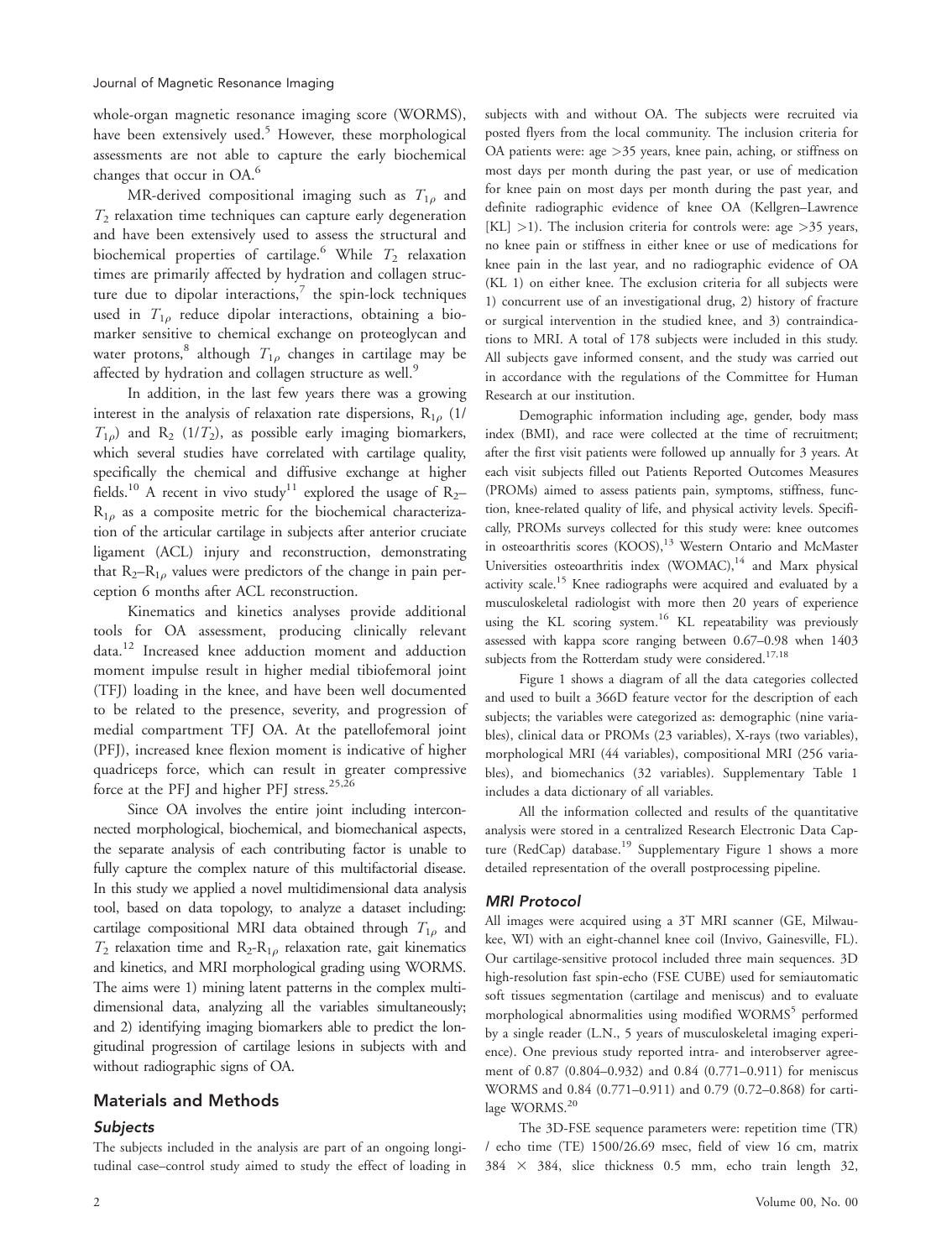

FIGURE 1: Diagram describing the data categories used to build the 366D feature vector for the description of each subject. KL grading, Kellgren-Lawrence grading.

bandwidth  $= 37.5$  kHz, number of excitations (NEX) 0.5, acquisition time 10.5 minutes.  $T_{1\rho}$  and  $T_2$  relaxation time sequences were acquired using 3D acquisition scheme-magnetization-prepared anglemodulated partitioned-k-space SPGR snapshots (3D MAPSS).<sup>21</sup> Both  $T_{1\rho}$  and  $T_2$  sequences were designed containing an interchangeable preparation, in which either the  $T_{1\rho}$  or the  $T_2$  preparation could be run for any echo.<sup>21</sup> The following parameters were used:  $T_{1\rho}$  TR/TE 9/2.6 msec, time of recovery 1500 msec, field of view 14 cm, matrix  $256 \times 128$ , slice thickness 4 mm, bandwidth 62.5 kHz, time of spin-lock (TSL) 0/2/4/8/12/20/40/80 msec, frequency of spin-lock 500 Hz, acquisition time 11 minutes.  $T_2$  was acquired with the same parameters as  $T_{1\rho}$  except for magnetization preparation TE 1.8/ 3.67.3/14.5/29.1/43.6/58.2, acquisition time 11 minutes. Different from how presented previously,<sup>21</sup>  $T_{1\rho}$  and  $T_2$  sequences were run separately. The protocol was performed twice: after 45 minutes of knee unloading and with a 50% body weight load applied to the foot using MRI-compatible weights aimed to simulate static standing.

All the image postprocessing was performed using in-house developed software written in MatLab (MathWorks, Natick, MA), previously described and evaluated.<sup>22,23</sup> Briefly, six cartilage global compartments (LF: lateral femur, MF: medial femur, LT: lateral tibia, MT: medial tibia, TrF: femoral trochlea and P: patella) were segmented semiautomatically on the CUBE image after rigid registration on the TSL = 0 image of the  $T_{1\rho}$ . The reproducibility of the adopted relaxation time quantification technique was reported previously.24 The global compartments were subsequently divided into subcompartments and superficial and deep layers using anatomical landmarks automatically extracted from meniscus segmentation and articular and bone layers as previously described $25$  and shown in the postprocessing pipeline included as Supplementary Figure 1.  $T_{1\rho}$  and  $T_2$  maps were computed using three-parameters exponential fitting after all the echoes were nonrigidly registered to correct for any subjects movement during the scan.<sup>26</sup>  $T_{1\rho}$  and  $T_2$  averages within global compartment subcompartments and layers were considered as quantification. R<sub>2</sub> (1/T<sub>2</sub>) – R<sub>1p</sub> (1/T<sub>1p</sub>) were also computed on a voxel base after registration between  $T_{1\rho}$  and  $T_2$  sequences.<sup>22</sup>

### Kinematic and Kinetic Gait Analysis

Three-dimensional lower extremity kinematics were recorded using a 10-camera motion capture system (VICON, Oxford Metrics, Oxford, UK) at a sampling rate of 250 Hz. Ground reaction force data were obtained using two embedded force platforms (AMTI, Watertown, MA) at a sampling rate of 1000 Hz. Marker and ground reaction force data were collected and synchronized using motion capture software (Nexus, Oxford Metrics) while subjects walked at a selfselected speed. Kinematic and kinetic data were computed using Visual3D (C-Motion, Germantown, MD) and MatLab. Joint kinematics included: hip and knee flexion/extension, abduction/adduction and internal/external rotation angles and were not normalized to the standing calibration position. Joint kinetic data included moment and moment impulses; Joint moments were reported as external moments and normalized to each subject's body mass (kg) and height (m). Knee moment impulses were calculated as the integral of knee moment ( $Nm/kg \times m$ ) with respect to time (msec).

# Multidimensional Data Integration and Data Analysis

As a preliminary analysis, and for descriptive proposes only, we analyzed clinical and quantitative (MRI and biomechanics) variables comparing OA and controls subjects' based on KL grading using an independent  $t$ -test. The distribution of morphological defects in the subjects group was assessed and reported, and the overall dataset correlation matrix was computed.

The multidimensional data integration and analysis pipeline and hypothesis testing is shown in Fig. 2. Multidimensional data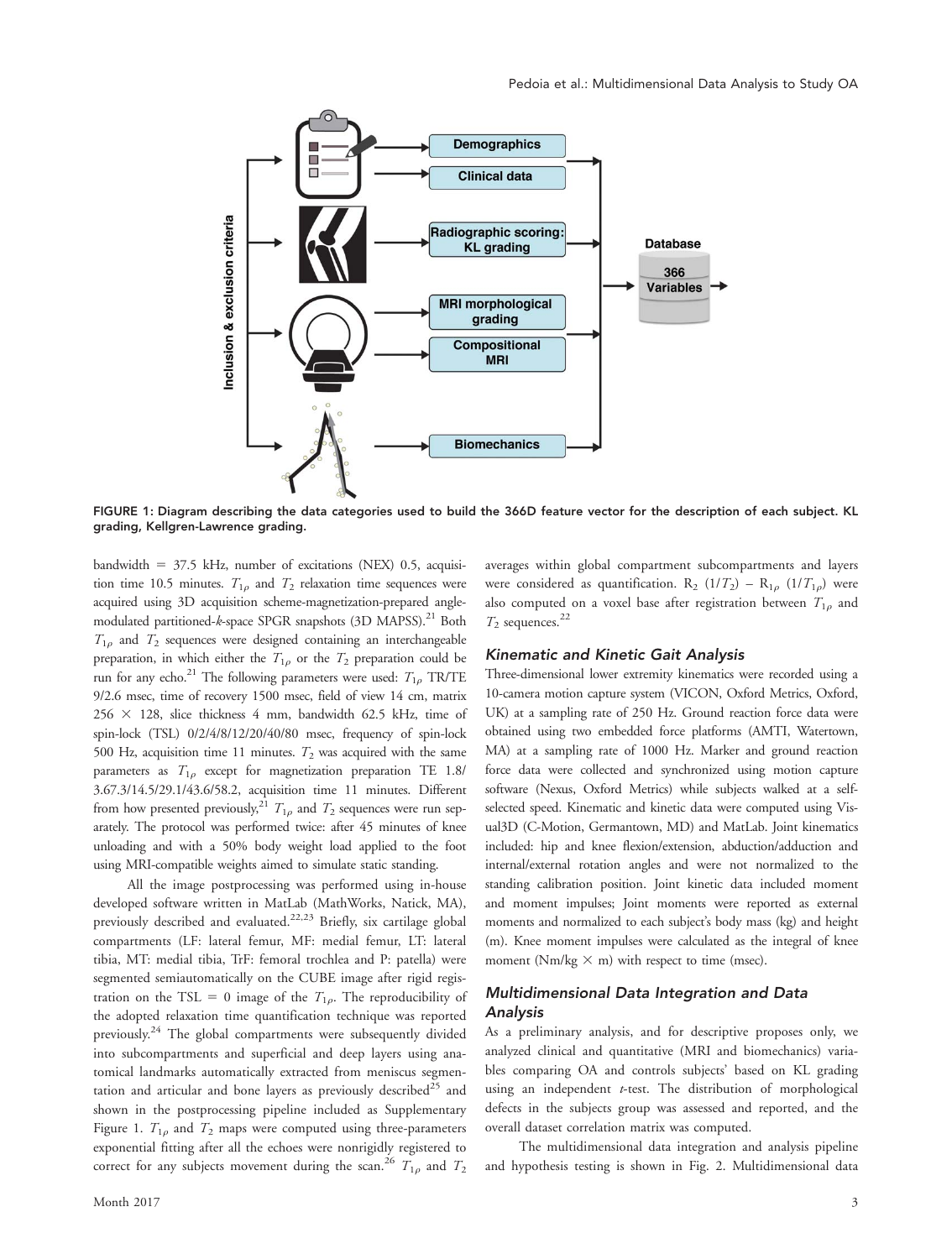Journal of Magnetic Resonance Imaging



FIGURE 2: Multidimensional data integration and analysis pipeline. A: Stage 1: Data integration and visualization. The observed compositional MRI, MRI morphological grading, and biomechanics variables were fed into a topological data analysis workflow. The extracted networks were colored by variables of interest and subpopulations were defined. B: Stage 2: Hypothesis generation. KS tests were applied and results were P-ranked to identify variables that distinguish the subpopulations of interest. C: Stage 3: Hypothesis testing. A logistic regression was used to confirm the predictive validity of the extracted variables. D: Stage 4: Classification performance testing. ROC curves were used to define the classification performance of the predictors. KL grading, Kellgren–Lawrence grading; KS-test, Kolmogorov–Smirnov test; ROC curves, receiver operating characteristic curves.

integration and visualization was performed using Topological Data Analysis (TDA) on all 178 subjects at the baseline timepoint using Ayasdi cloud-based platform (Ayasdi, v. 3.0). TDA involves projecting individual patients into the "OA syndromic space" defined by all outcome variables simultaneously.<sup>27</sup> The TDA workflow is illustrated in Fig. 3. The workflow automatically renders cross-correlations across all selected variables and places individuals into a multidimensional point cloud space viewed through a mathematical "lens" of principal component analysis. TDA clusters

subjects based on their similarity where similar individuals were grouped into nodes. If individuals appear in two different nodes, a line connects the nodes. The extracted topology can then be colored by variables of interest to explore the network. The mapping of subjects based on the selected variables into this OA network is referred to as the OA syndromic space. Subjects were clustered into the OA syndromic space using a norm correlation as a metric defining the distance between data points (X, Y) in space given by: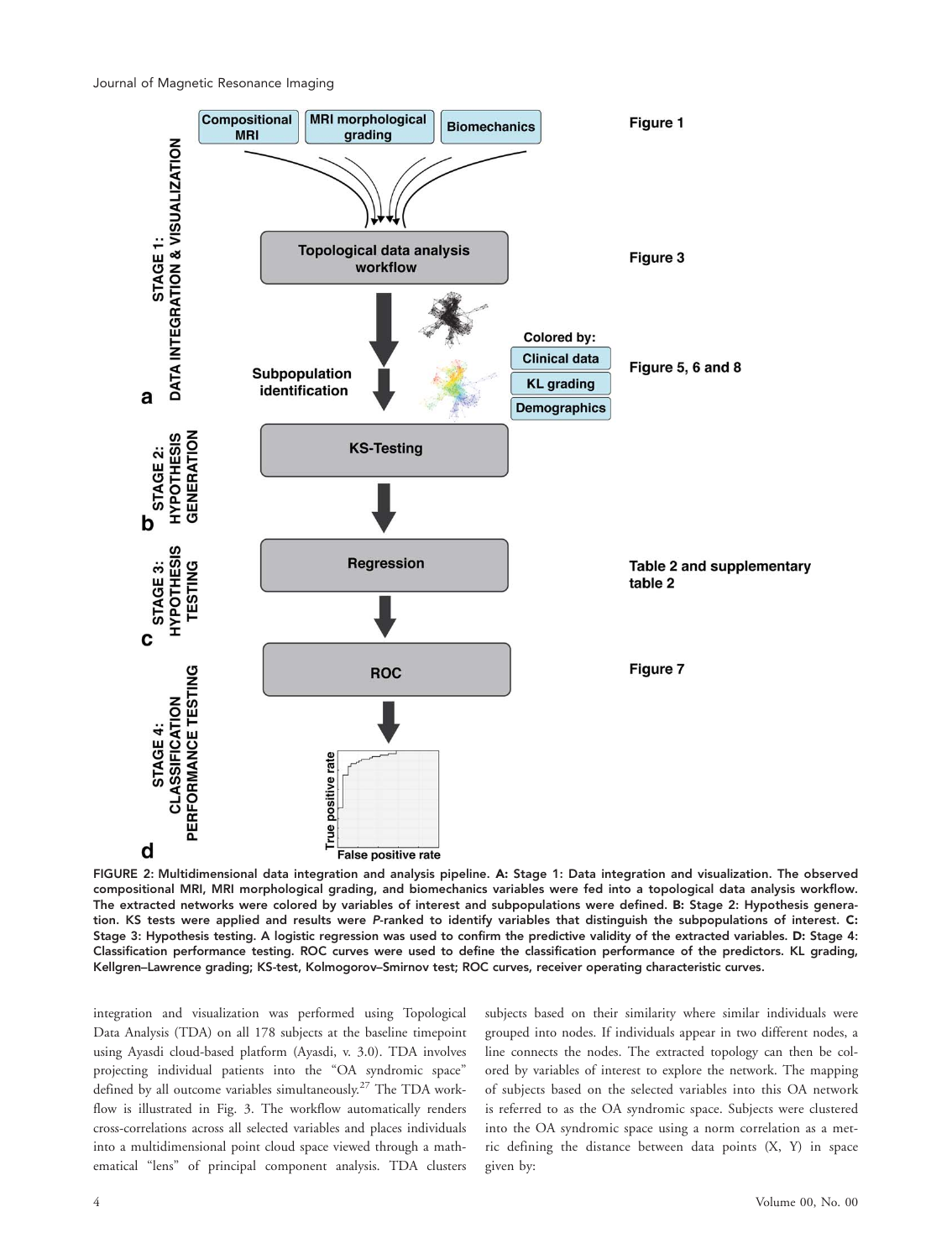

FIGURE 3: Topological data analysis workflow. First, a cross-correlations is rendered across all selected variables. Individuals are placed into a multidimensional point cloud space viewed through a mathematical "lens" of principal component analysis. Topological data analysis clusters patients based on their similarity, where similar individuals are grouped into nodes. Here, a red circle represents one group of subjects and a blue circle represents another group of subjects. A line connects nodes (groups of subjects) that share an individual. The extracted network can then be colored by variables of interest.

$$
NormCorr(X, Y) = 1 - r(X', Y')
$$

where X and Y are describing the data points and  $X'$ ,  $Y'$  are the column-wise, mean centered, and variance normalized version of X and Y, and:

$$
r(X, Y) = \frac{N \sum_{i=1}^{N} X_i Y_i - \sum_{i=1}^{N} X_i \sum_{i=1}^{N} Y_i}{\sqrt{N \sum_{i} X_i^2 - (\sum_{i} X_i)^2} \sqrt{N \sum_{i} Y_i^2 - (\sum_{i} Y_i)^2}}
$$

In addition, we used as a mathematical lens called metric PCA 1 (resolution: 30, gain: 3.5) and metric PCA 2 (resolution: 30, gain: 3.5) to partition data into bins for clustering. Further details about TDA pipeline and theory are reported in Ref. 28.

First, morphological MRI, biomechanics, and compositional MRI were used to define the OA network. The goal was to identify distinct patient subpopulations (subnetworks) within the full multidimensional space and to analyze the distribution of outcomes variables. Outcome variables such as KL grading, KOOS, etc., were used to color the network, with the aim to evaluate the obtained OA syndromic space (Fig. 2A).

Second, we performed TDA on the quantitative measures alone, in the absence of clinical morphological MR grading information, to assess the feasibility of using TDA on quantitative measures as an automated clinical decision-support tool.

Third, we assessed the ability of the TDA to reveal insights and generate hypothesis on relaxation or biomechanical parameters able to predict disease progression. Any change in WORMS cartilage lesion score from baseline to the 2-year follow-up were considered as OA progression, and the binary outcome obtained was used to render the data topological network to explore the presence of subnetworks of progressors.

The splitting of the generated network into the subnetworks was visually guided by the structure of the topology. These subnetworks of interest were formally evaluated by the Kolmogorov–Smirnov (KS) test to generate hypothesis on the numerical predictors of the subnetworks membership (Fig. 2B). The results of the KS test were ranked by their P-value using the Benjamini–Hochberg method to correct for multiple comparisons. A separate analysis was performed for categorical predictors. For each categorical variable and for each value it can assume, we computed the percent of occurrences of that value in the first selected subnetwork as well as the percent of that value in the comparison subnetwork. From those numbers we computed hypergeometric P-values. This value reported in our analysis expresses the enrichment of that particular value in the selection vs. the comparison set.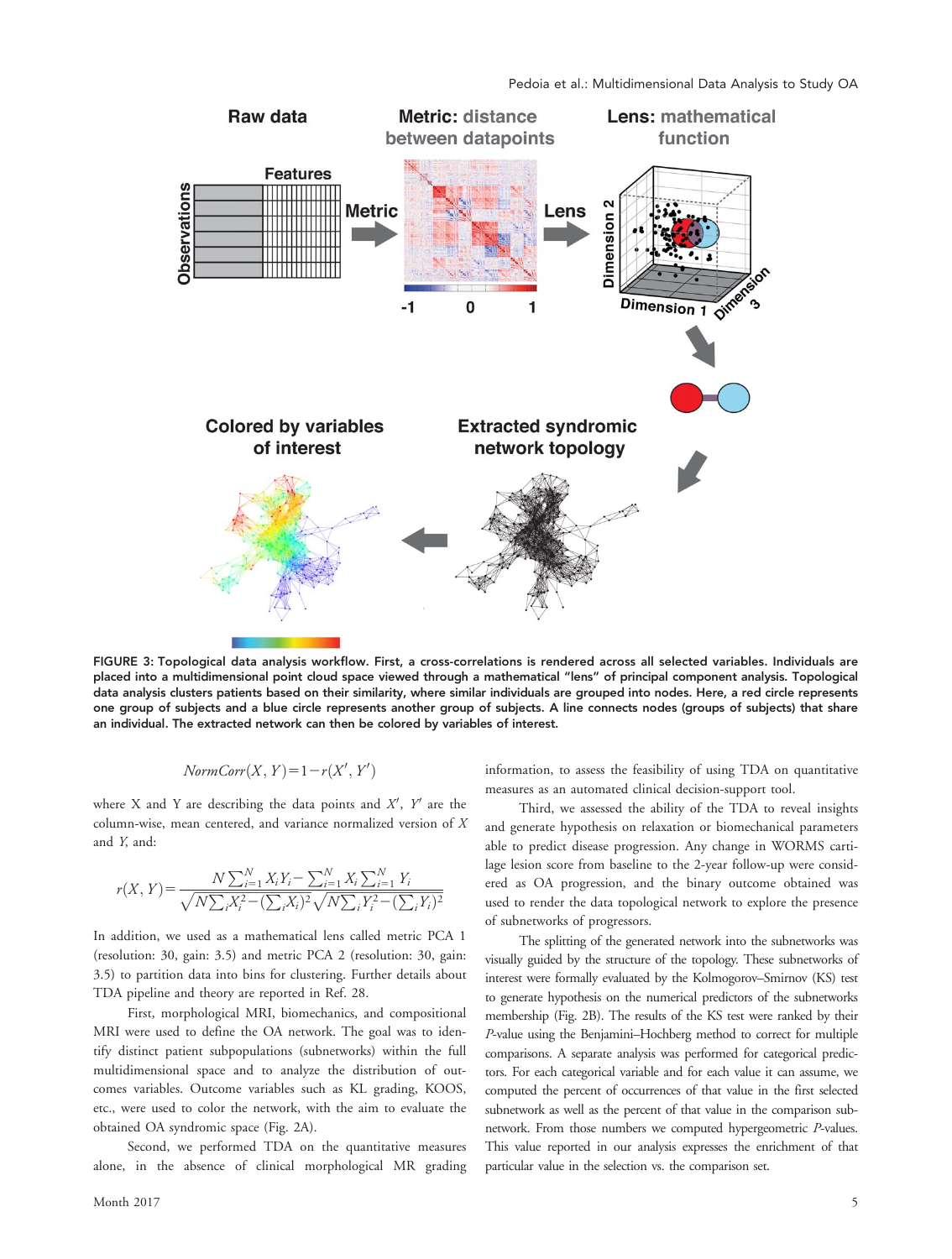|            | TABLE 1. Demographics and Clinical Characteristics of the Two Osteoarthritis Severities Groups Defined as KL>1 |  |  |  |
|------------|----------------------------------------------------------------------------------------------------------------|--|--|--|
| and KL 0-1 |                                                                                                                |  |  |  |

#### Demographic characteristics  $(N = 178)$

| <b>Characteristics</b>                                                                                       |                       |                    |          |  |  |
|--------------------------------------------------------------------------------------------------------------|-----------------------|--------------------|----------|--|--|
|                                                                                                              | $KL > 1$ ( $N = 57$ ) | KL 0-1 $(N = 121)$ | P-value  |  |  |
| Sex <sup>a</sup>                                                                                             |                       |                    |          |  |  |
| Male                                                                                                         | 22 (38.5%)            | 49 (40.5%)         | 0.66     |  |  |
| Female                                                                                                       | 35 (61.5%)            | 72 (61.5%)         |          |  |  |
| Age $(years)^{b}$                                                                                            | $57.30 \pm 8.9$       | $49.19 \pm 8.33$   | 6.20E-08 |  |  |
| BMI $(kg/m^2)^b$                                                                                             | $25.08 \pm 3.37$      | $24.35 \pm 3.54$   | 0.244    |  |  |
| Race <sup>a</sup>                                                                                            |                       |                    |          |  |  |
| Caucasian                                                                                                    | 32 (56.1%)            | 60 (49.6%)         | 0.55     |  |  |
| Asian                                                                                                        | 14 (24.6%)            | 42 (33.9%)         |          |  |  |
| African American                                                                                             | $7(12.3\%)$           | $5(4.1\%)$         |          |  |  |
| Latino                                                                                                       | $4(7.1\%)$            | 15 (12.7%)         |          |  |  |
| <sup>a</sup> Data expressed as count (percentage %).<br>$b$ Data expressed as mean $\pm$ standard deviation. |                       |                    |          |  |  |

Logistic regression was then used to confirm the hypothesis generated by the TDA (Fig. 2C). The classification performances were assessed using area under the curve (AUC) in receiver operating characteristic (ROC) analysis (Fig. 2D). Logistic regression, ttest, and ROC statistical analysis were conducted using MatLab Statistics Toolbox Release 2015b. The significance level was set as  $P < 0.05$ .

# Results

Of the 178 analyzed subjects, 57 (32.02%) showed radiographic signs of osteoarthritis ( $KL > 1$ ). OA subjects were significantly older compared to non-OA cases (age:  $KL > 1$ 57.30  $\pm$  8.9, KL 0-1 49.19  $\pm$  8.33,  $P < 0.001$ ); demographic distribution is reported in Table 1.

OA subjects showed significantly worse outcome in all the KOOS and WOMAC categories ( $P < 0.001$ ). Significantly less self-reported Marx physical activity scale running and decelerating was also observed in the  $KL > 1$  group. Analyzing compositional MRI, we observed, consistent with a previous report, a prolongation in  $T_{1\rho}$  and  $T_2$  relaxation time in OA subjects compared with control, with the biggest differences shown in the central posterior subcompartment of lateral femur  $(T_{1\rho}: KL > 1 \, 34.6 \pm 4.6 \, \text{msec}, KL)$ 0-1 32.2  $\pm$  0.03 msec,  $P = 0.007$ ;  $T_2$ : KL  $> 1$  27.00  $\pm$ 2.88 msec, KL 0-1 24.71  $\pm$  3.10 msec,  $P < 0.001$ ). Comparisons of OA to control subjects on composite metrics  $R_2-R_{1\rho}$  revealed patella articular layer as the only compartment showing significant differences, with lower  $R_2-R_{1\rho}$ observed in OA subjects compared with controls  $(R_2-R_{1\rho}$ :  $KL$  > 1 0.0079  $\pm$  0.002 msec<sup>-1</sup>, KL 0-1 0.0095  $\pm$ 

0.003 msec<sup>-1</sup>,  $P = 0.028$ ). A trend toward significance was also observed in the central posterior lateral femur  $(R_2-R_{10})$ :  $KL > 1$  0.01  $\pm$  0.005 msec<sup>-1</sup>, KL 0-1 0.0013  $\pm$  0.006 msec<sup>-1</sup>,  $P = 0.088$ ) and medial femur (R<sub>2</sub>-R<sub>1*o*</sub>: KL > 1  $0.0098 \pm 0.005$  msec<sup>-1</sup>, KL 0-1 0.0114  $\pm$  0.004 msec<sup>-1</sup>, P  $= 0.097$ ). In kinematics and kinetics data analysis the more marked differences between OA and control subjects were observed in the peak knee abduction angle (KL  $> 1$  3.34°  $\pm$  4.59°, KL 0-1 5.29°  $\pm$  3.31°, P = 0.012) and peak hip adduction moment (KL  $> 1$  0.62  $\pm$  0.14 Nm/kg\*m, KL 0-1 0.69  $\pm$  0.11 Nm/kg<sup>\*</sup>m,  $P = 0.012$ ).

WORMS morphological assessment in the overall dataset showed that 155 (87.07%) out of the 178 subjects showed signal abnormality in at least one cartilage compartment (WORMS  $> 0$ ), while 119 (66.8%) showed definite cartilage lesion (WORMS  $> 1$ ). Among those 119 showing cartilage lesion, 36 (30.25%) presented lesions in both the tibia-femoral and patella-femoral joint; 65 (54.62%) showed isolated patella-femoral lesions and only 18 (30.25%) showed isolated tibia-femoral lesions. In all, 115 (64.6%) subjects had meniscal lesions and 40 (22.47%) showed ligament abnormalities. Altogether, 94 (52.80%) subjects presented bone marrow edema lesion-like pattern and 19 (10.64%) showed the presence of subchondral cysts. Figure 4 shows the correlation matrix obtained analyzing the simple association between all the 366 different variables. Strong  $(R > 0.6)$  intradomain correlations are observed and moderate  $(0.4<|R|<0.6)$  correlations were observed between morphological MRI, compositional MRI, and biomechanics data.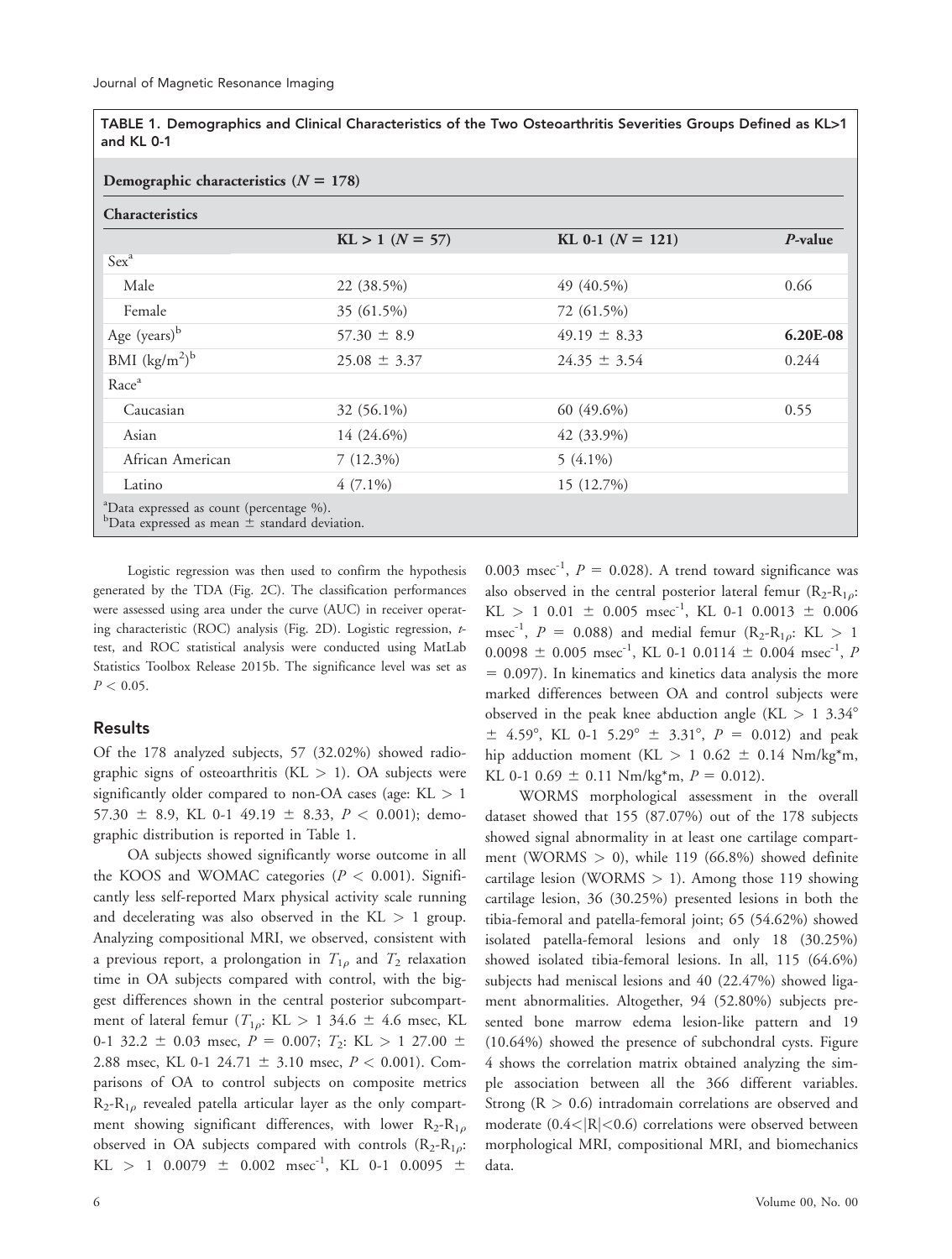

FIGURE 4: Heat map of the correlation matrix of all 366 collected endpoints. Positive correlations are shown in red and negative correlations in blue.

The data topology extracted on the combined outcome domains of morphological MRI grading, biomechanics, and compositional MRI produced a polarized network, with severe OA subjects (red nodes) appearing in the lower right and less severe OA (blue nodes) in the upper left (Fig. 5), demonstrating that the selected variable domains are appropriate for the analysis of OA (OA syndromic space). Considering biomechanics and compositional MRI variables alone (ie, quantitative measures only) a clear network composed of three distinct subnetworks emerged, as shown in Fig. 6A. Forty-eight (26.97%) of the subjects were observed to be part of subnetwork 1 (left) and 109 (61.24%) of subnetwork 2 (right); six (3.37%) are included in both subnetworks; and 15 (8.43%) subjects form the disconnected subnetwork 3 and the singletons (unconnected nodes). To explore the obtained topology, the network was then colored by gender (Fig. 6B), KOOS pain patient-reported outcome (Fig. 6C), age (Fig. 6D), and KL grading (Fig. 6E). We chose to show variables known as possible risk factors of OA: as gender and age, or measures typically used as a symptomatic or radiographic definition of OA: as KOOS pain and KL grading. In addition to the topology renderings reported here, a more comprehensive visual inspection on the other outcome variable in demographics, Xray, and PROMs categories (listed in Supplementary Material 1, variable dictionary) was performed.

Based on the visual assessment of the network, subjects with radiographic signs of OA and worse self-reported pain were mostly concentrated in subnetwork 2, while KL 0-1 and KOOS > 90 (no pain) subjects were mostly located in subnetwork 1. This suggests a relationship between the subnetwork membership and OA presence. Ad hoc analysis confirmed the visual observation KL grade. Significant KL differences were observed between the two main subnetworks (KL subnetwork 1: 0.79  $\pm$  0.95, KL subnetwork 2

1.29  $\pm$  1.17 P = 0.010). However, no significant differences were observed in KOOS pain. The KS test was then used for a formal hypothesis generation considering all the variables as possible predictors of subnetworks membership. In all, 149 variables were significant predictors of subnetworks membership after correction for multiple comparisons (Table 2A shows the first 30 variables, the whole table is reported in Supplementary Table 2). The top-ranked variables showed a KS P range between  $1.45^*10^{-8}$  and  $1.14^*10^{-5}$ ; and they were mostly unloaded  $T_2$  MRI variables. It is worth noticing that most of the subcompartmental and layers values are strongly correlated with global averages, showing similar trends, as expected. Unloaded  $T_2$  lateral femur was observed as the strongest predictor of subnetwork membership ( $T_2$  LF subnetwork 1: 21.22  $\pm$  2.52 msec;  $T_2$ LF subnetwork 2: 25.98  $\pm$  2.6 msec KS  $P = 1.45*10^{-8}$ . To independently confirm the predictive validity of LF  $T_2$ for OA patient clustering we performed a logistic regression model. Considering  $T_2$  LF alone we were able to accurately predict the cluster membership: ROC AUC: 91.06% (95% confidence interval [CI] 85.65%–96.46%); best balancing between sensitivity and specificity obtained using a threshold of 23.97 msec (sensitivity 86.76% specificity 86.84%) (Fig. 7A). The regression confirmed  $T_2$  LF as a predictor of OA subpopoulations. Within the categorical variables the strongest significant differences were observed in race distribution and the presence of cartilage and meniscus lesions. Patients in subnetwork 1 had 6.78% more intact medial femoral and 5.24% more lateral femoral cartilage, 6.03% more intact medial

# **Combined network:** morphological MRI, biomechanics & compositional MRI



FIGURE 5: Combined network of morphological MRI, biomechanics, and compositional MRI. The network shows a gradient with severe patients appearing in the lower right (marked with dashed black circles) and less severe in the upper left based on KL grading.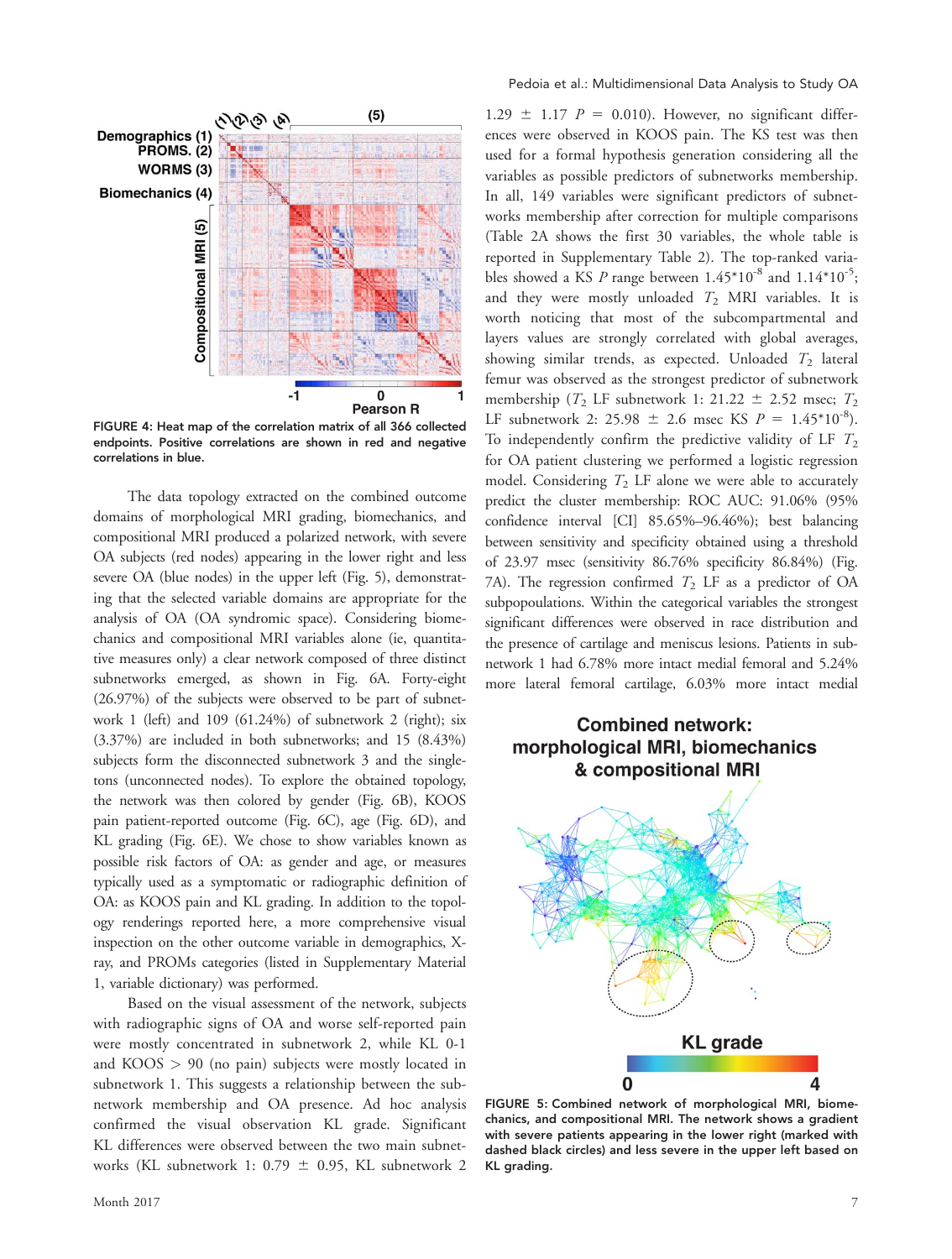

**Biomechanics & compositional MRI network** 

FIGURE 6: Combined biomechanics and compositional MRI topological data analysis network. A: Extracted network based on biomechanics and compositional MRI variables. The three distinct subnetworks are marked with dashed circles. B–E: The same network is colored by gender, KOOS pain, age, and KL grade. The combined network of biomechanics and compositional MRI showed differences in osteoarthritis severity defined by KL grade between the subnetwork 1 and subnetwork 2.

meniscus body. 8.68% more Asian subjects were observed in subnetwork 1 compared to subnetwork 2 (Table 2B). Even though we observed a KL difference in the two main subnetworks, the data-driven classification proposed by TDA does not show KL as the strongest predictor, suggesting the presence of subjects' subpopulations that could be well characterized by

 $T_2$  relaxation times but not necessarily have strong differences in OA radiographic signs. The results obtained suggest a potential new biomechanical and compositional MRI-based grouping, as TDA clearly showed the presence of distinct subjects' subpopulations characterized by strong biochemical signatures.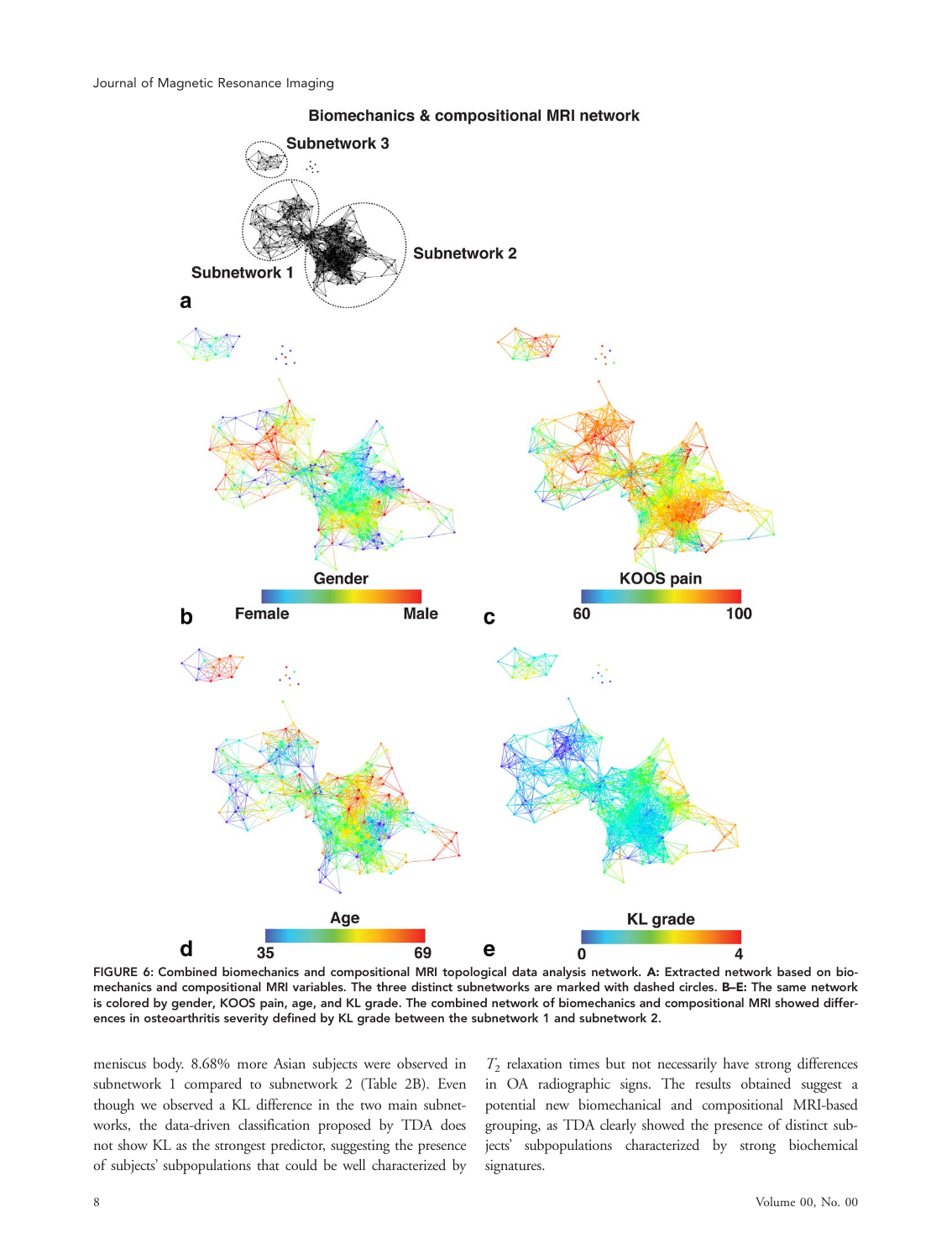TABLE 2. (A) Results of the Kolmogorov-Smirnov Test Used to Generate Hypothesis on Possible Numerical Predictors of the Subnetworks Membership

| ID  | Variable                                                           | <b>KS</b> statistics | Mean subnetwork2 -<br>mean subnetwork1 | <b>KS BH</b> adjusted<br>$P$ -value |
|-----|--------------------------------------------------------------------|----------------------|----------------------------------------|-------------------------------------|
| 239 | $compMRI_{\text{unloaded}T_2_{\text{c}}\text{artilage.}\text{LF}}$ | 0.65                 | 4.592                                  | 1.45683E-08                         |
| 240 | compMRI_unloadedT <sub>2</sub> _cartilage.cLFa                     | 0.69                 | 4.359                                  | 1.45683E-08                         |
| 242 | compMRI_unloadedT <sub>2</sub> _cartilage.cLFp                     | 0.67                 | 5.384                                  | 1.45683E-08                         |
| 245 | compMRI_unloadedT <sub>2</sub> _cartilage.cMFa                     | 0.66                 | 3.246                                  | 2.50019E-08                         |
| 244 | compMRI_unloadedT <sub>2</sub> _cartilage.MF                       | 0.64                 | 3.728                                  | 2.50019E-08                         |
| 146 | $\mathop{\mathrm{compMRI\_loadedT_{2\_cartilage.}\textbf{cLFp}}}$  | 0.58                 | 3.592                                  | 1.556E-07                           |
| 259 | compMRI_unloadedT <sub>2</sub> _cartilage.boneLF                   | 0.59                 | 5.315                                  | 2.51674E-07                         |
| 241 | compMRI_unloadedT <sub>2</sub> _cartilage.cLFc                     | 0.61                 | 5.492                                  | 2.51674E-07                         |
| 268 | compMRI_unloadedT <sub>2</sub> _cartilage.articularMT              | 0.56                 | 4.355                                  | 2.51674E-07                         |
| 247 | compMRI_unloadedT <sub>2</sub> _cartilage.cMFp                     | 0.61                 | 4.577                                  | 3.29133E-07                         |
| 243 | compMRI_unloadedT <sub>2</sub> _cartilage.pLF                      | 0.60                 | 3.851                                  | 3.83121E-07                         |
| 155 | compMRI_loadedT <sub>2</sub> _cartilage.cLTc                       | 0.55                 | 3.980                                  | 7.30216E-07                         |
| 249 | $compMRI_{unloaded}T_{2_{\text{}}\text{cartilage.}\text{LT}}$      | 0.53                 | 4.221                                  | 1.08931E-06                         |
| 267 | compMRI_unloadedT <sub>2</sub> _cartilage.articularLT              | 0.53                 | 4.869                                  | 1.44374E-06                         |
| 253 | compMRI_unloadedT <sub>2</sub> _cartilage.MT                       | 0.53                 | 3.680                                  | 1.44374E-06                         |
| 258 | compMRI_unloadedT <sub>2</sub> _cartilage.P                        | 0.55                 | 3.115                                  | 1.44374E-06                         |
| 257 | compMRI_unloadedT <sub>2</sub> _cartilage.FrT                      | 0.53                 | 3.857                                  | 2.68929E-06                         |
| 246 | compMRI_unloadedT <sub>2</sub> _cartilage.cMFc                     | 0.56                 | 5.076                                  | 3.19542E-06                         |
| 271 | compMRI_unloadedR <sub>2</sub> -R <sub>1p</sub> _cartilage.LF      | 0.55                 | $-0.005$                               | 3.19542E-06                         |
| 265 | compMRI_unloadedT <sub>2</sub> _cartilage.articularLF              | 0.53                 | 3.883                                  | 3.22379E-06                         |
| 171 | compMRI_loadedT <sub>2</sub> _cartilage.articularLT                | 0.52                 | 3.554                                  | 3.44033E-06                         |
| 264 | $compMRI_{\text{unloaded}T_{2}\text{_}cartilage}$ .boneP           | 0.51                 | 3.862                                  | 4.60917E-06                         |
| 207 | compMRI_unloadedT <sub>10</sub> _cartilage.LF                      | 0.53                 | 3.179                                  | 4.93226E-06                         |
| 263 | compMRI_unloadedT <sub>2</sub> _cartilage.boneFrT                  | 0.52                 | 2.936                                  | 5.28587E-06                         |
| 251 | compMRI_unloadedT <sub>2</sub> _cartilage.cLTc                     | 0.54                 | 4.067                                  | 8.82171E-06                         |
| 150 | compMRI_loadedT <sub>2</sub> _cartilage.cMFc                       | 0.50                 | 3.292                                  | 8.82171E-06                         |
| 143 | compMRI_loadedT <sub>2</sub> _cartilage.LF                         | 0.50                 | 2.593                                  | 9.11256E-06                         |
| 248 | compMRI_unloadedT <sub>2</sub> _cartilage.pMF                      | 0.53                 | 2.597                                  | 9.11256E-06                         |
| 221 | compMRI_unloadedT <sub>1p</sub> _cartilage.MT                      | 0.49                 | 3.202                                  | 1.05465E-05                         |
| 272 | compMRI_unloadedR <sub>2</sub> - R <sub>1p</sub> _cartilage.cLFa   | 0.54                 | $-0.004$                               | 1.13599E-05                         |

To accomplish the second aim of this study, the MRI and biomechanics network was then colored by the progression variable (Fig. 8). Subjects who showed cartilage lesion progression ( $n = 29$ ) were distributed in both the main subnetworks; however, we observed a group of subjects belonging to the progression subcohort within subnetwork 1 concentrated in a specific location of the topological subnetwork 1 (subnetwork 1a, dashed circle in Fig. 8). While no demographics or KL differences were observed between the subjects in subnetwork 1a and the rest of the subnetwork 1 at the time of the first visit, composite metric  $R_2-R_{1\rho}$  in the lateral tibia,  $T_2$  relaxation time in articular layer of the lateral tibia, and  $T_2$  relaxation time in the posterior lateral tibia subcompartments were observed to be different (KS  $P = 0.02$ , 0.035, 0.044, respectively), generating the hypothesis of  $R_2$ - $R_{1\rho}$  as a possible early predictor of cartilage lesions progression. The analysis of the categorical variable shows that the progressors in subnetwork 1 were reported significantly lower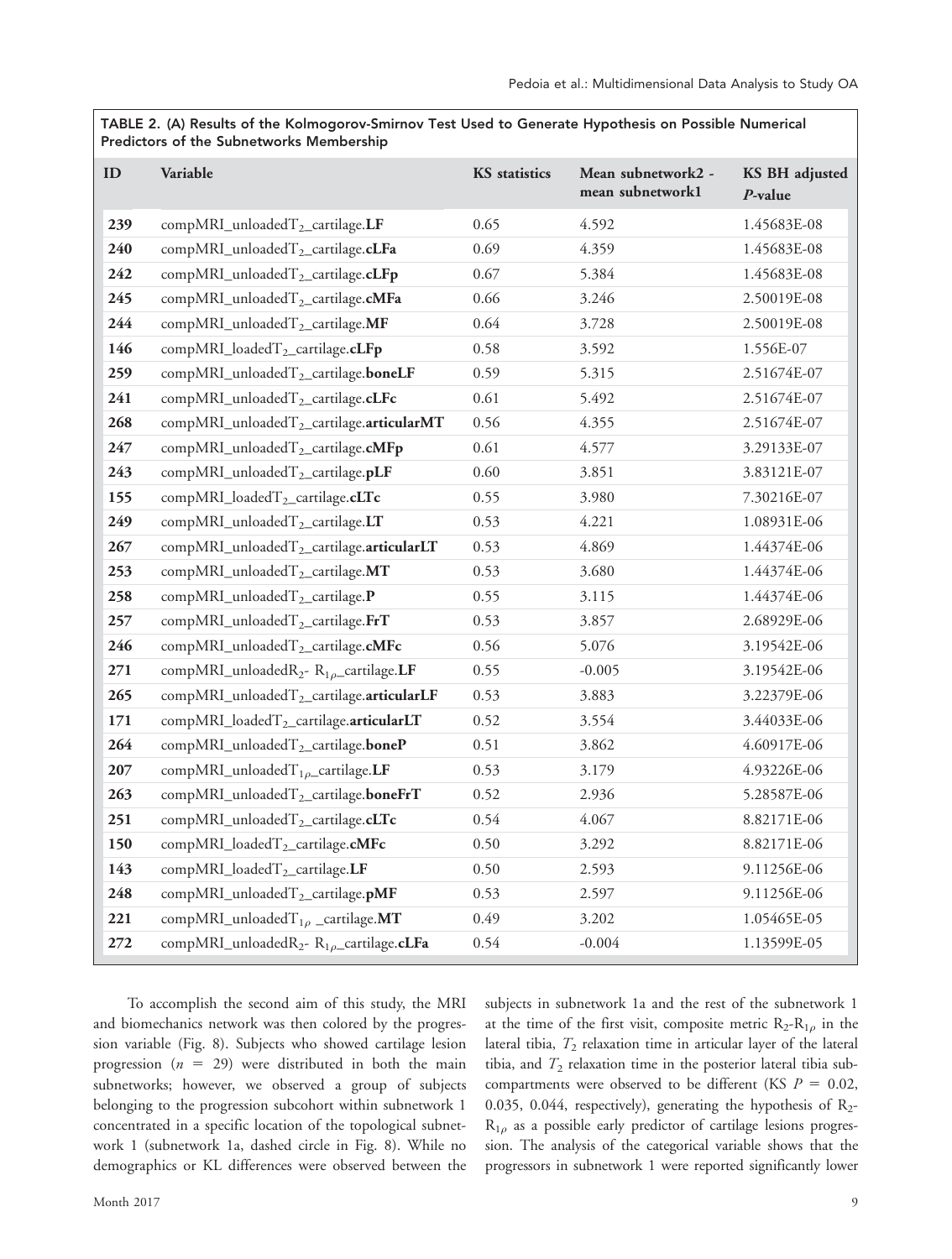

FIGURE 7: Receiver operating characteristic (ROC) curves showing the performances of: (A) subnetworks classification considering  $T_2$  relaxation time in lateral femur as a discriminative variable; (B) cartilage lesion progression prediction in subnetwork 1, considering  $R_2-R_1$ <sub> $\theta$ </sub> in the medial tibia as a discriminative variable.

(worse) baseline KOOS sport subscores (hypergeometric  $P =$ 0.012) and a higher score for effusion category measured by WORMS (hypergeometric  $P = 0.027$ ).

To confirm the hypothesis that  $R_2-R_{1\rho}$  variables are a possible predictor of cartilage lesion progression, we then performed a logistic regression considering just the subjects belonging to subnetwork 1 and assigning the progression and nonprogression group membership computed using WORMS.

 $R_2-R_{1\rho}$  in the tibia was confirmed to be different between progression and nonprogression cohorts in subnetwork 1. In particular, the strongest predictors were observed in the medial compartment.  $(R_2-R_{1\rho}MT)$  progression cohort in subnetwork 1: 0.0172  $\pm$  0.005 msec<sup>-1</sup>; R<sub>2</sub>-R<sub>1p</sub> MT nonprogression cohort in subnetwork 1:  $0.025 \pm 0.008$  msec<sup>-1</sup>  $P = 0.0069$ .) Using this feature alone to perform progression vs. nonprogression binary classification we obtained an AUC: 83.8% (Fig. 7B).

This analysis suggests  $R_2-R_{1\rho}$  as one of the possible predictors of cartilage lesion progression in just one of the two subpopulations identified by the multidimensional analysis approach, highlighting the value of using data-driven TDA-based grouping.

# **Discussion**

This work, utilizing state of the art imaging, gait analysis, and machine-learning tools, attempts to set up a multidimensional platform for improving OA outcome prediction and patient substratification.

OA, being a polygenic, multifactorial, and complex disease, characterized by several phenotypes, seems the perfect candidate for multidimensional approaches and precision medicine.<sup>29</sup> However, in order to accomplish this ambitious task multifactorial data-integration from diverse assessments spanning morphological, biochemical, and biomechanical features are required. This work attempts to meet the existing gap in multidimensional data analysis for precision medicine in OA, which has been considered an unsolved challenge.<sup>30</sup>

Machine-learning approaches, as the one applied in the present study, coupled with the power of compositional MRI and gait analysis techniques, open new possibilities for large-scale data integration, and multidimensional visualization to compare individual patients in a multidimensional manner. This approach overcomes the inherent limitations of single-variable analysis and represents a step towards OA precision medicine. By extracting fundamental shapes (patterns) in high-dimensional data, TDA provides visualization that have the potential of suggesting novel insights about the data, identifying meaningful subpopulations.<sup>28</sup>

While TDA has shown promising results in several fields, exploring low-density states in biomolecular folding pathways, $31$  phenotyping breast cancer<sup>28</sup> and fragile X syndrome, $32$  and neurotrauma, $27$  as a feasible strategy for feature discovery in multimodal data streams, there are no previous reports using this technique to study OA. The present study is the first example of TDA applied in the context of OA, providing large-scale integration of compositional imaging and skeletal biomechanics.

Extracting patterns in the OA syndromic space via shape-based data analysis was possible due to the three key ideas on which TDA is based: 1) coordinate-free description, 2) invariance to small deformation, and 3) compactness.<sup>28</sup> Coordinate-free description permits the generalizability of the insights extracted from the shape of complex data. Topological constructions do not depend on the coordinate system chosen, but only on the distance function chosen to describe the similarity of two data points (patients) in the syndromic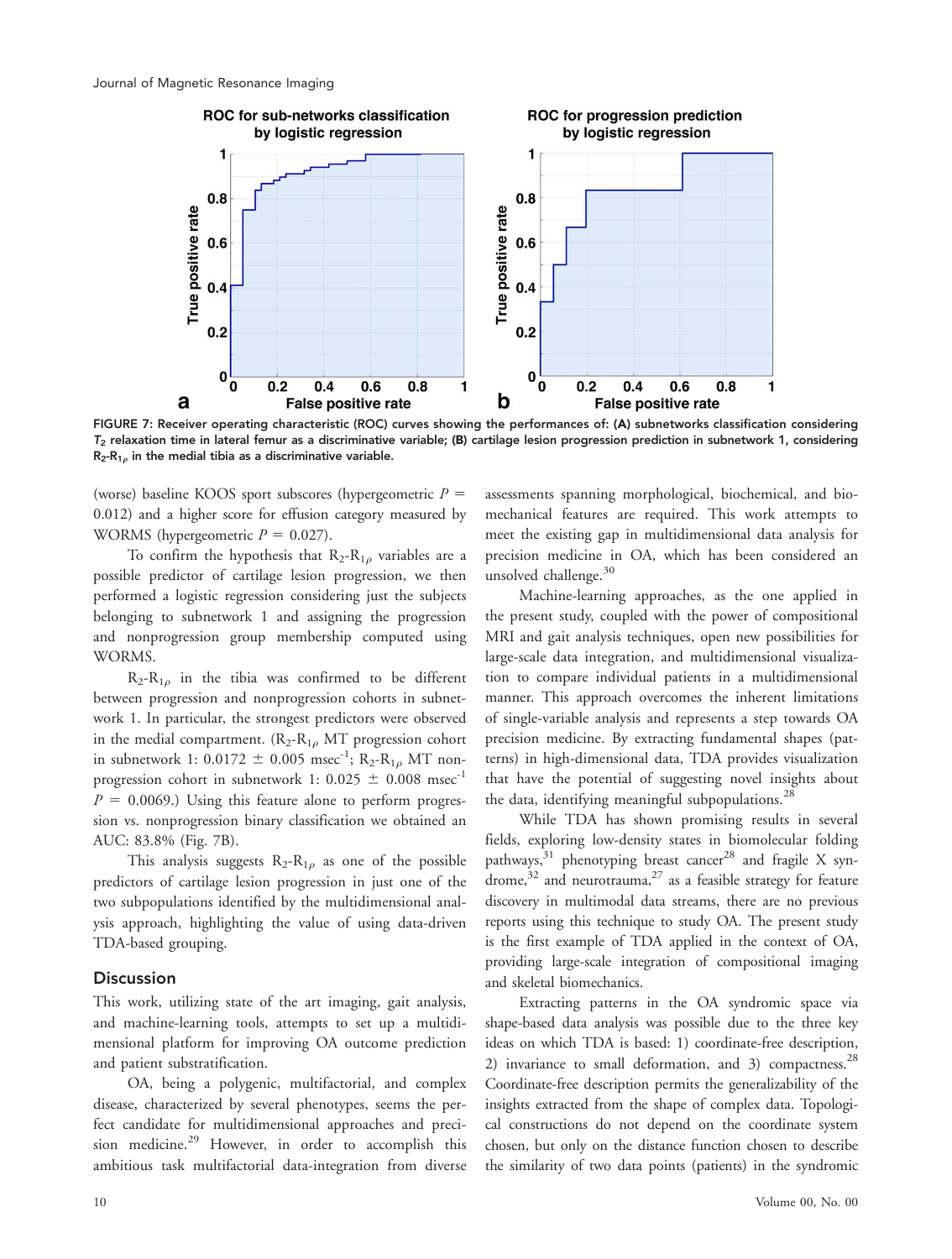TABLE 2. (B) Results of the Hypergeometric P-Value Calculation Used to Generate Hypothesis on Possible Categorical Predictors of the Subnetworks Membership

| ID                                                                  | Variable                           | Value            | Fraction in subnet1-<br>fraction in subnet2 | Hypergeometric<br>$P$ -value |  |
|---------------------------------------------------------------------|------------------------------------|------------------|---------------------------------------------|------------------------------|--|
| 6                                                                   | demographic_race.asian             | 1                | 8.68%                                       | 2.44E-04                     |  |
| 6                                                                   | demographic_race.asian             | $\boldsymbol{0}$ | $-8.18%$                                    | 5.81E-04                     |  |
| 60                                                                  | morphMRI_WORMS_cartilage.MF        | $\mathbf{0}$     | 6.79%                                       | 0.001337                     |  |
| 28                                                                  | PROMs_IPAQ.categorical             | $\mathbf{1}$     | 6.96%                                       | 0.002840                     |  |
| 36                                                                  | morphMRI_WORMS_meniscusLes.bodyMED | $\mathbf{0}$     | 6.03%                                       | 0.003500                     |  |
| 7                                                                   | demographic_race.white/caucasian   | $\boldsymbol{0}$ | 7.15%                                       | 0.003585                     |  |
| 61                                                                  | morphMRI_WORMS_cartilage.LF        | $\boldsymbol{0}$ | 5.24%                                       | 0.004725                     |  |
| $\overline{7}$                                                      | demographic_race.white/caucasian   | $\mathbf{1}$     | $-6.64%$                                    | 0.006429                     |  |
| 37                                                                  | morphMRI_WORMS_meniscusLes.PHMED   | $\mathbf{0}$     | 6.54%                                       | 0.007321                     |  |
| 23                                                                  | PROMs_Womac.stifness               | 100              | 6.37%                                       | 0.008294                     |  |
| 47                                                                  | morphMRI_WORMS_meniscusTot.MED     | $\mathbf{0}$     | 5.72%                                       | 0.017170                     |  |
| 21                                                                  | PROMs_Koos.QOL                     | 100              | 4.92%                                       | 0.021869                     |  |
| 10                                                                  | Xray_KL                            | 3                | $-3.57%$                                    | 0.024024                     |  |
| 16                                                                  | PROMs_Marx.sum                     | $\overline{9}$   | 2.19%                                       | 0.026122                     |  |
| 20                                                                  | PROMs_Koos.sport                   | 85               | $-2.52%$                                    | 0.027823                     |  |
| 37                                                                  | morphMRI_WORMS_meniscusLes.PHMED   | $\mathfrak{Z}$   | $-2.52%$                                    | 0.027823                     |  |
| 28                                                                  | PROMs_IPAQ.categorical             | $\sqrt{2}$       | $-5.11%$                                    | 0.030478                     |  |
| 69                                                                  | morphMRI_WORMS_BMEL.LT             | $\boldsymbol{0}$ | 3.32%                                       | 0.032345                     |  |
| 18                                                                  | PROMs_Koos.symtoms                 | 89.29            | $-2.92%$                                    | 0.033614                     |  |
| 40                                                                  | morphMRI_WORMS_meniscusLes.PHLAT   | $\boldsymbol{0}$ | 4.79%                                       | 0.034102                     |  |
| 62                                                                  | morphMRI_WORMS_cartilage.MT        | $\boldsymbol{0}$ | 3.47%                                       | 0.037707                     |  |
| 18                                                                  | PROMs_Koos.symtoms                 | 100              | 3.99%                                       | 0.039162                     |  |
| 10                                                                  | Xray_KL                            | $\boldsymbol{0}$ | 4.69%                                       | 0.040054                     |  |
| 21                                                                  | PROMs_Koos.QOL                     | 93.75            | $-2.27%$                                    | 0.040304                     |  |
| 47                                                                  | morphMRI_WORMS_meniscusTot.MED     | $\overline{4}$   | $-2.27%$                                    | 0.040304                     |  |
| 23                                                                  | PROMs_Womac.stifness               | 75               | $-3.76%$                                    | 0.042801                     |  |
| 57                                                                  | morphMRI_WORMS_cartilagetype.tfjOA | 3                | $-3.76%$                                    | 0.042801                     |  |
| 49                                                                  | morphMRI_WORMS_ligament.ACL        | $\boldsymbol{0}$ | 3.91%                                       | 0.043402                     |  |
| 5                                                                   | demographic_gender                 | 2:male           | 4.65%                                       | 0.044364                     |  |
| 68                                                                  | morphMRI_WORMS_BMEL.MT             | $\overline{0}$   | 2.67%                                       | 0.046153                     |  |
| Overall variables dictionary is included as Supplementary Material. |                                    |                  |                                             |                              |  |

feature space. The second principle of invariance to small deformation guarantees robustness to noise while the third, compactness, allows complex data to be represented in a simple way. Topology uses finite representations of shapes, which means identifying a shape using a finite combinatorial object.

The compactness of the TDA description allowed us to visualize the OA syndromic space including biomechanical and compositional MRI data simultaneously. The analysis revealed a novel partition of OA patient subpopulations, never explored before, and that clearly showed the complex interaction between joint biomechanical and biochemical composition of the articular cartilage. A clear presence of two distinct patient subpopulations was observed in our dataset, mainly characterized by prolongation in relaxation times. Despite significant differences in KL grading observed between the two main subpopulations, the data-driven clustering obtained with TDA proposes a new phenotyping of these subjects that only partially overlaps with the radiographic-based or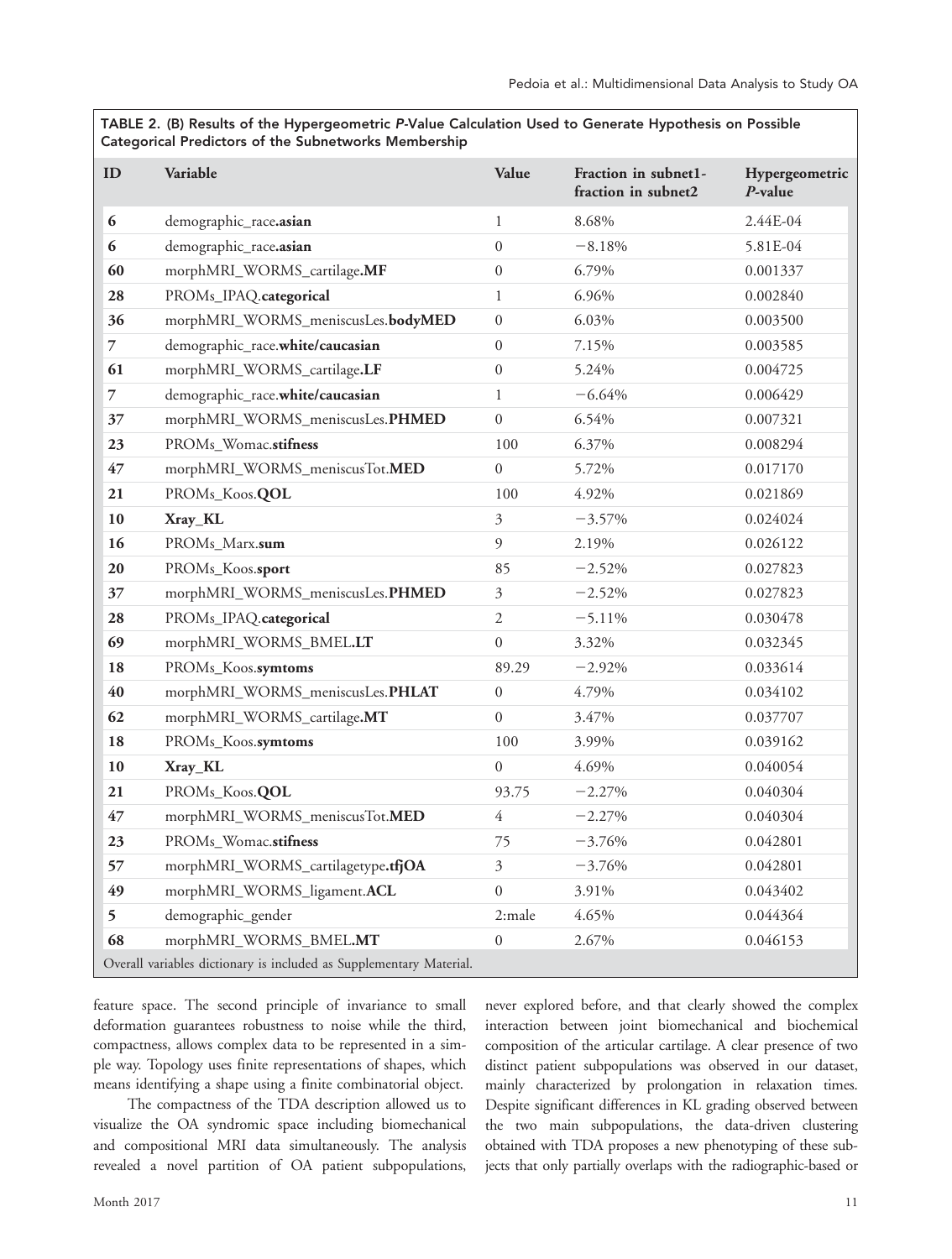

FIGURE 8: Progression cohort identified within the combined biomechanics and compositional MRI network. Combined network of biomechanics and compositional MRI colored by osteoarthritis progression defined by change in cartilage lesion WORMS subscore. Even though the progression variable is binary, each node describes a cluster of subjects and therefore intermediate shades represent the proportion of "progressors" within the subcohort. Within the less sever osteoarthritis subpopulation (subnetwork 1) the progressors are marked (dashed circle, subnetwork 1a) and statistically compared to the remaining subjects within subnetwork 1.

symptom-based classic disease status classification, but it is instead characterized by a strong cartilage compositional signature.  $T_2$  relaxation times were observed as strong predictors of the subpopulation division.

But most important, this subgrouping was essential in the identification of predictors of cartilage lesion progression.  $R_2-R_{1\rho}$  and  $T_2$  in the articular layer lateral tibia were observed as predictors of the cartilage lesion progression in subjects within subnetwork 1. This suggests separate progression pathways of the identified subnetworks and proposes the composite  $R_2-R_{1\rho}$  as a possible early biomarker of cartilage degeneration. Specifically, the differences between progression and nonprogression cohorts were observed in the superficial layer of the cartilage. These results confirm previous observations that showed early cartilage compositional changed just in the superficial layer before radiographic OA onset.<sup>33</sup>

While both  $T_{1\rho}$  and  $T_2$  are recognized as valuable noninvasive methods for detecting cartilage compositional changes in OA subjects, the sensitivity of these parameters for detecting early-stage biochemical changes have been criticized due to experimental parameter-dependency and effects of different field strengths on relaxation times.<sup>34–36</sup> Measuring relaxation times at different locking fields negates this frequency dependency, a phenomenon known as dispersion.<sup>34,36–38</sup> Dispersion studies point to proton-to-proton exchange as the predominating factor mediating  $T_{1\rho}$  dispersion, while temperature and pH influence proton exchange rate.<sup>37,39</sup>

Further analysis, on larger longitudinal datasets, are needed to confirm the results of this pilot study. Crossvalidations and evaluation of the prediction performance on a separate test set are also needed to confirm our observations. In the current study, all the quantitate data was collected for all three timepoints, but a complete analysis was performed just for the baseline timepoint, the analysis of the longitudinal variation of the topology, and observing the migration of specific subnetworks could be of interest, and it is definitely in our future plan. While this study had the goal of generating new hypotheses on possible OA imaging biomarkers, designs more specifically focused on the evaluation of the combined metric  $R_2-R_{1\rho}$  as a possible predictor of cartilage lesion progression need to be performed to confirm the observations from this study, which at this stage are just preliminary. Nevertheless, this analysis provides proof-of-concept of the potential derived by the allied use of compositional MRI and multidimensional data analysis to understand pathogenesis, natural history, and predicting disease onset and progression in OA. However, it needs to be acknowledged that the unsupervised nature of the technique allows it to be applied just as a multidimensional visualization tool for hypothesis generation and not to build prediction models. By scaling on a larger sample size and longer follow ups, it would be feasible to apply supervised learning approaches to improve prediction ability and select relevant features. On the other hand, attacking a problem as complex as OA with an unsupervised technique has the potential to reveal completely unexpected patterns and latent information, finding answers to questions we have not thought to ask.

In conclusion, we have set up a pipeline and performed an initial multidimensional data integration and analysis needed to characterize OA as a multicompartment joint degenerative disease. The discovered multidimensional patterns may lead to a better understanding of the pathogenesis and natural history, may help in developing progression and prediction models, identifying modifiable risk factors, and may potentially help in prevention and early interventional studies in the future.

Through the multidimensional integration of biomechanical and compositional MRI variables, we were able to identify imaging biomarkers able to predict disease progression. Specifically, we demonstrated a possible usage of the combined compositional metric  $R_2-R_{1\rho}$  as an early predictor of cartilage lesion progression in subjects with and without radiographic signs of OA.

# Acknowledgments

Contract grant sponsor: Craig H. Neilsen Foundation; contract grant numbers: R01NS067092 (to J.H. and A.R.F.),